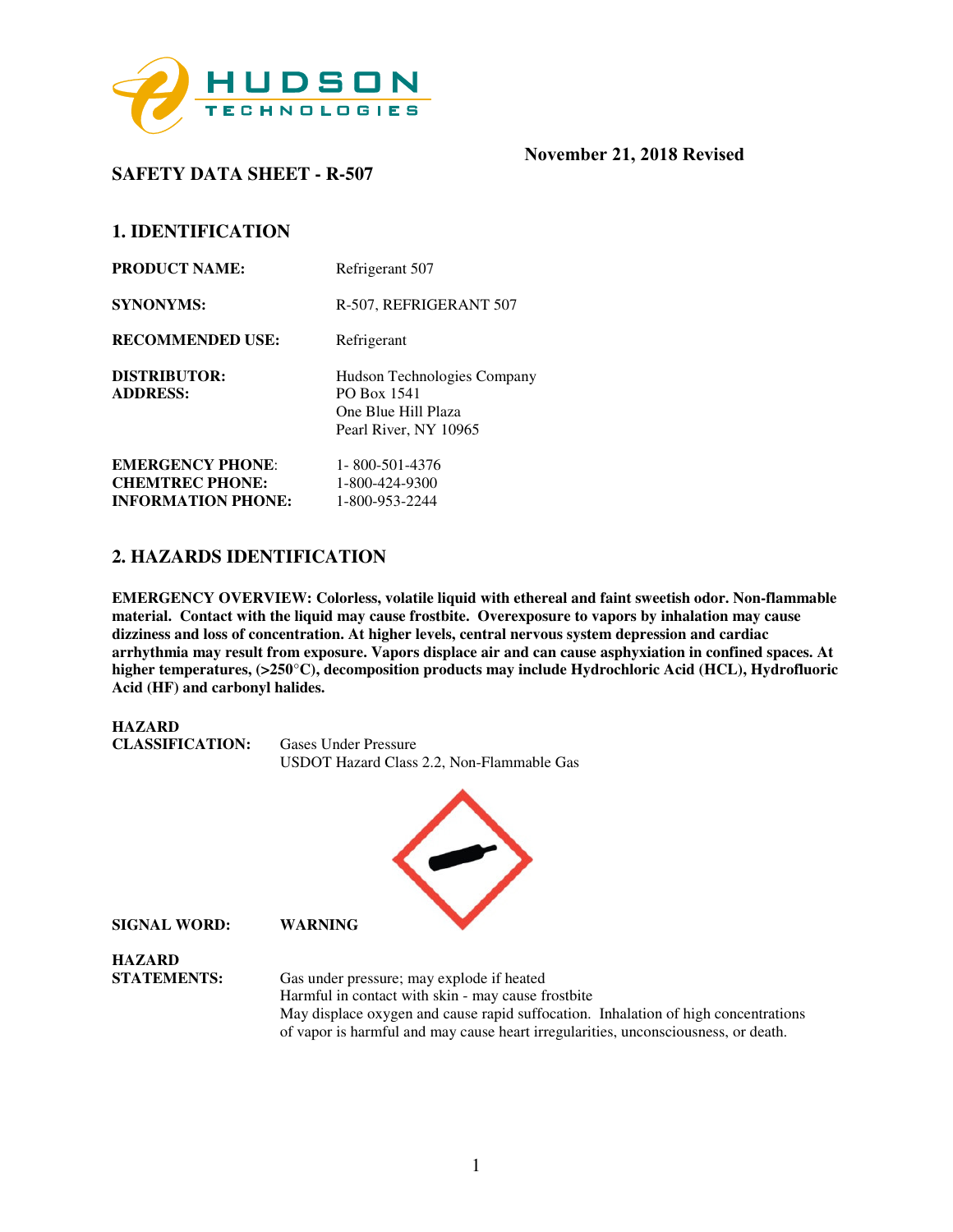

# **SAFETY DATA SHEET - R-507**

#### **PRECAUTIONARY STATEMENTS**

|                  | <b>PREVENTION:</b> Do not breathe vapors. Use only with adequate ventilation - never in a closed                              |
|------------------|-------------------------------------------------------------------------------------------------------------------------------|
|                  | space. Wear protective gloves. Wear eye protection.                                                                           |
| <b>RESPONSE:</b> | If inhaled: Remove person to fresh air and keep comfortable for breathing.                                                    |
|                  | Immediately call a physician. If not breathing, give artificial respiration, preferably<br>mouth to mouth.                    |
|                  | If breathing is difficult, give oxygen. Avoid stimulants. Do not give adrenalin                                               |
|                  | If on skin: Wash with plenty of water (not hot water) or use other means to warm                                              |
|                  | skin slowly.                                                                                                                  |
|                  | If in eyes: Rinse cautiously with water for several minutes. Remove contact lenses,                                           |
|                  | if present and easy to do. Continue rinsing. Call a physician.                                                                |
| <b>STORAGE:</b>  | Protect from sunlight. Store in well-ventilated place.                                                                        |
|                  | Do not heat above $120^{\circ}F(50^{\circ}C)$ . Do not store in damp areas.                                                   |
| <b>DISPOSAL:</b> | Comply with Federal, State and local regulations. Reclaim by distillation or remove<br>to a permitted waste disposal facility |
|                  |                                                                                                                               |

**CARCINOGENICITY:** Ingredients found on one of the OSHA designated carcinogen lists are listed below.

| <b>INGREDIENT NAME</b>                | <b>NTP STATUS</b> | <b>IARC STATUS</b> | <b>OSHA LIST</b> |
|---------------------------------------|-------------------|--------------------|------------------|
| No ingredients listed in this section |                   |                    |                  |

## **3. COMPOSITION / INFORMATION ON INGREDIENTS**

**PRODUCT NAME:** Refrigerant 507

**SYNONYMS:** R-507, REFRIGERANT 507

### **INGREDIENT NAME CAS NUMBER WEIGHT %**

| Ingredient Name                     | CAS Number | %  |
|-------------------------------------|------------|----|
| $1,1,1$ -Trifluoroethane (HFC-143a) | 420-46-2   | 50 |
| Pentafluoroethane (HFC-125)         | 354-33-6   | 50 |

Trace impurities and additional material names not listed above may also appear in Section 15 toward the end of this Safety Data Sheet.

## **4. FIRST AID MEASURES**

**SKIN:** Promptly flush skin with water until all chemical is removed. If there is evidence of frostbite, bathe (do not rub) with lukewarm (not hot) water. If water is not available, cover with a clean, soft cloth or similar covering. Get medical attention if symptoms persist.

**EYES:** Immediately flush eyes with large amounts of water for at least 15 minutes (in case of frostbite water should be lukewarm, not hot) lifting eyelids occasionally to facilitate irrigation. Get medical attention if symptoms persist.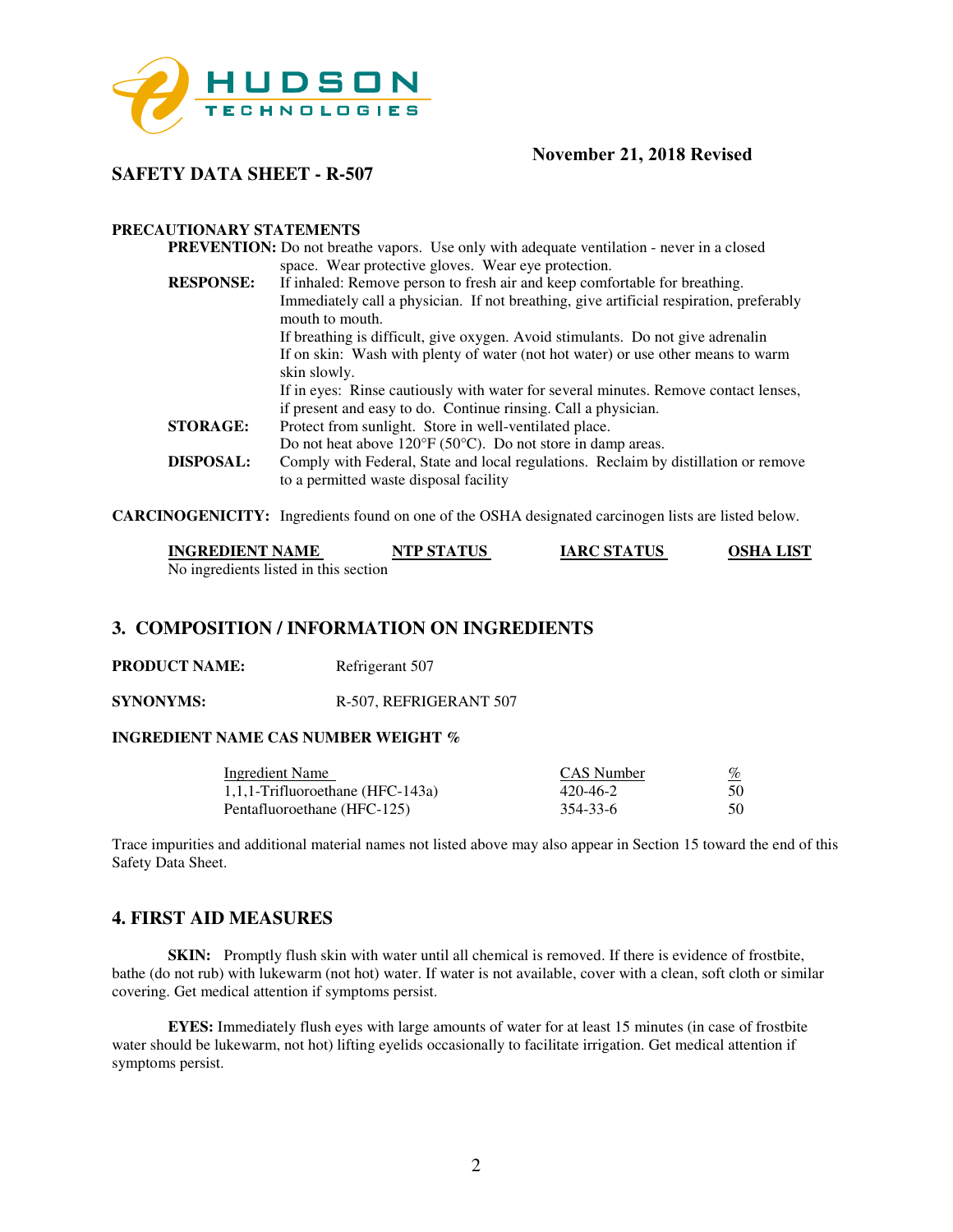

# **SAFETY DATA SHEET - R-507**

**INHALATION:** Immediately remove to fresh air. If breathing has stopped, give artificial respiration. Use oxygen as required, provided a qualified operator is available. Get medical attention. Do not give epinephrine (adrenaline).

**INGESTION:** Ingestion is unlikely because of the physical properties and is not expected to be hazardous. In case of accidental ingestion, get medical attention. Do not induce vomiting unless instructed to do so by a physician.

**ADVICE TO PHYSICIAN:** Because of the possible disturbances of cardiac rhythm, catecholamine drugs, such as epinephrine, should be used with special caution and only in situations of emergency life support. Treatment of overexposure should be directed at the control of symptoms and the clinical conditions.

# **5. FIRE FIGHTING MEASURES**

#### **FLAMMABLE PROPERTIES**

**FLASH POINT:** No flash point<br> **FLASH POINT METHOD:** Not applicable **FLASH POINT METHOD: AUTOIGNITION TEMPERATURE:** not determined **UPPER FLAME LIMIT (volume % in air):** None\* **LOWER FLAME LIMIT (volume % in air):** None\* **FLAME PROPAGATION RATE (solids):** Not applicable **OSHA FLAMMABILITY CLASS:** Not applicable \*Based on ASTM E681

#### **EXTINGUISHING MEDIA:**

Use any standard agent – choose the one most appropriate for type of surrounding fire (material itself is not flammable)

#### **UNUSUAL FIRE AND EXPLOSION HAZARDS:**

Cylinders may rupture under fire conditions. Decomposition may occur.

R-507 is not flammable at air temperatures up to  $100^{\circ}$  C (212 $^{\circ}$  F) and atmospheric pressure. However, this material can become combustible when mixed with air under elevated temperature or pressure and exposed to ignition sources. R-507 can also become combustible in an oxygen enriched environment. Contact with certain reactive metals may result in formation of explosive or exothermic reactions under specific conditions (e.g. very high temperatures and/or appropriate pressures).

### **SPECIAL FIRE FIGHTING PRECAUTIONS/INSTRUCTIONS**:

Firefighters should wear self-contained, NIOSH-approved breathing apparatus for protection against possible toxic decomposition products. Proper eye and skin protection should be provided. Use water spray to keep fire-exposed containers cool.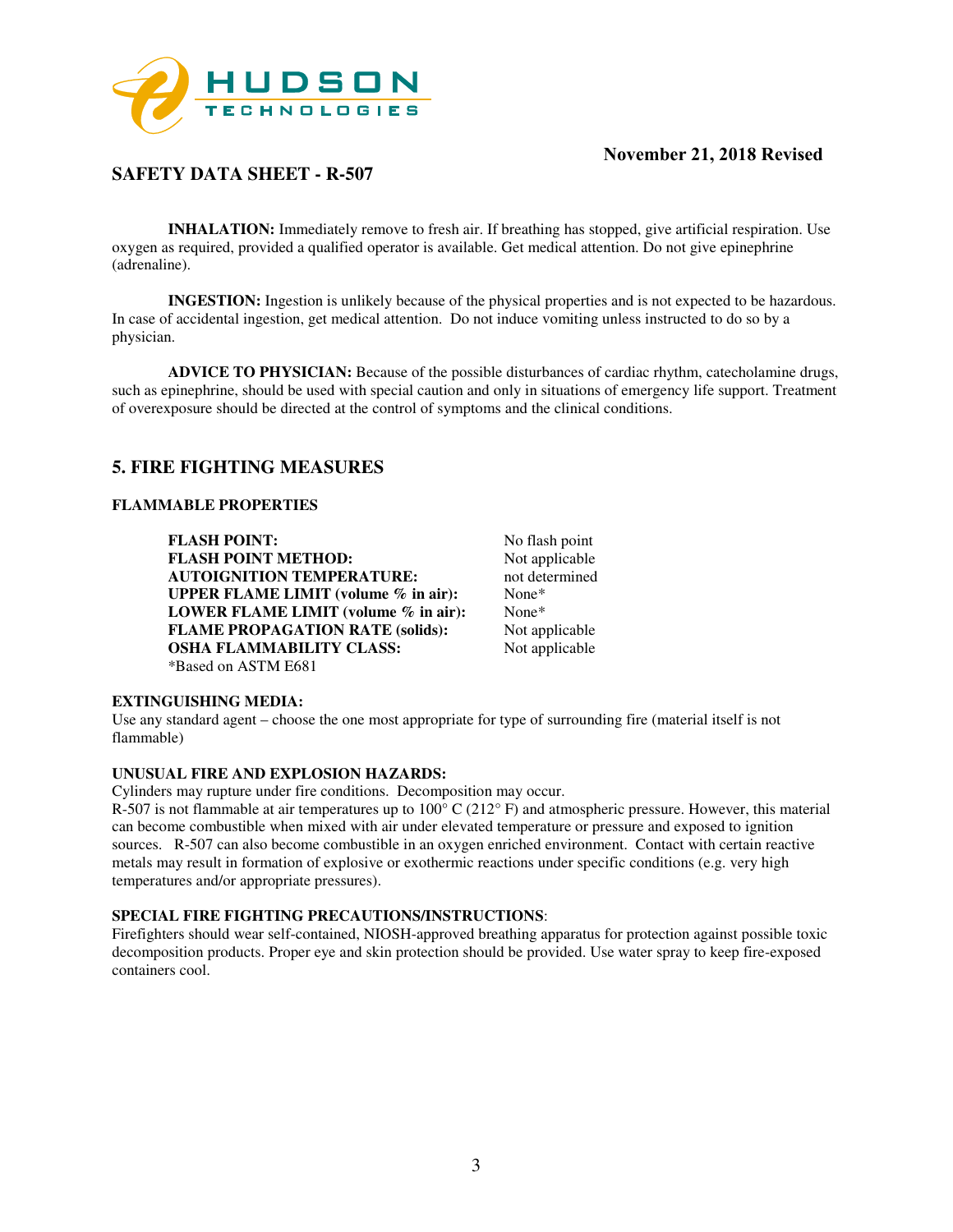

# **SAFETY DATA SHEET - R-507**

# **6. ACCIDENTAL RELEASE MEASURES**

#### **IN CASE OF SPILL OR OTHER RELEASE:**

(Always wear recommended personal protective equipment.)

Evacuate unprotected personnel. Protected personnel should remove ignition sources and shut off leak, if without risk, and provide ventilation. Use self-contained breathing apparatus (SCBA) for large spills or releases. Unprotected personnel should not return until air has been tested and determined safe, including low- lying areas.

#### **Spills and releases may have to be reported to Federal and/or local authorities. See Section 15 regarding reporting requirements.**

# **7. HANDLING AND STORAGE**

**NORMAL HANDLING:** Always wear recommended personal protective equipment. Avoid breathing vapors and liquid contact with eyes, skin or clothing. Do not puncture or drop cylinders, expose them to open flame or excessive heat. Use authorized cylinders only. Follow standard safety precautions for handling and use of compressed gas cylinders. R-507 should not be mixed with air above atmospheric pressure for leak testing or any other purpose.

#### **STORAGE RECOMMENDATIONS:**

Store in a cool, well-ventilated area of low fire risk and keep out of direct sunlight. Protect cylinder and its fittings from physical damage. Storage in subsurface locations should be avoided. Close valve tightly after use and when empty. Cylinder temperatures should not exceed 52° C (125° F).

# **8. EXPOSURE CONTROLS / PERSONAL PROTECTION**

**ENGINEERING CONTROLS:** Provide local ventilation at filling zones and areas where leakage is probable. Mechanical (general) ventilation may be adequate for other operating and storage areas.

#### **PERSONAL PROTECTIVE EQUIPMENT**

**SKIN PROTECTION:** Skin contact with refrigerant may cause frostbite. General work clothing and gloves (leather) should provide adequate protection. If prolonged contact with the liquid or gas is anticipated, insulated gloves constructed of PVA, neoprene or butyl rubber should be used. Any contaminated clothing should be promptly removed and washed before reuse.

**EYE PROTECTION:** For normal conditions, wear safety glasses. Where there is reasonable probability of liquid contact, wear chemical safety goggles.

**RESPIRATORY PROTECTION:** None generally required for adequately ventilated work situations. For accidental release or non-ventilated situations, or release into confined space, where the concentration may be above the PEL of 1,000 ppm, use a self-contained, NIOSH- approved breathing apparatus or supplied air respirator. For escape: use the former or a NIOSH-approved gas mask with organic vapor canister.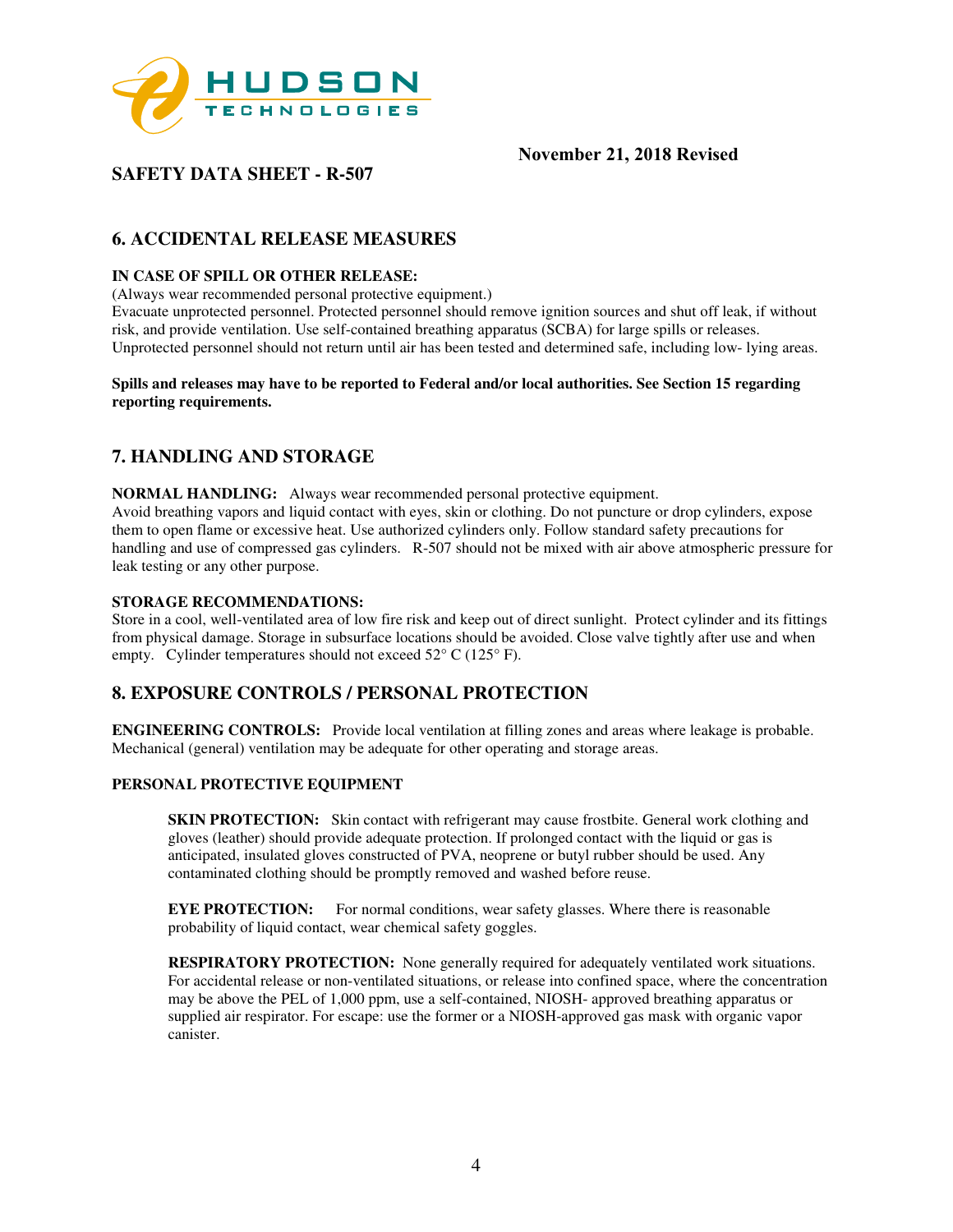

# **SAFETY DATA SHEET - R-507**

**ADDITIONAL RECOMMENDATIONS:** Where contact with liquid is likely, such as in a spill or leak, impervious boots and clothing should be worn. High dose-level warning signs are recommended for areas of principle exposure. Provide eyewash stations and quick-drench shower facilities at convenient locations. For tank cleaning operations, see OSHA regulations, 29 CFR 1910.132 and 29 CFR 1910.133.

## **EXPOSURE GUIDELINES**

**INGREDIENT NAME ACGIH TLV OSHA PEL OTHER LIMIT**<br>Pentafluoroethane None None \*1000 ppm TWA 1,1,1-Trifluoroethane None None \*1000 ppm TWA (8hr)

Pentation None \*1000 ppm TWA (8hr)

\* = Workplace Environmental Exposure Level (AIHA)

### **OTHER EXPOSURE LIMITS FOR POTENTIAL DECOMPOSITION PRODUCTS:**

Hydrogen Fluoride: ACGIH TLV: 3 ppm ceiling

# **9. PHYSICAL AND CHEMICAL PROPERTIES**

| <b>APPEARANCE:</b>                                                                  | Clear, colorless liquid and vapor                  |
|-------------------------------------------------------------------------------------|----------------------------------------------------|
| <b>PHYSICAL STATE:</b>                                                              | Liquefied gas - gas at ambient temperatures        |
| <b>MOLECULAR WEIGHT:</b>                                                            | 98.8                                               |
| <b>ODOR:</b>                                                                        | Faint ethereal odor                                |
| <b>SPECIFIC GRAVITY</b> (water $= 1.0$ ):                                           | 1.079 @ 25 $\rm{^{\circ}C}$ (77 $\rm{^{\circ}F}$ ) |
| SOLUBILITY IN WATER (weight $\%$ ):                                                 | Unknown                                            |
| $pH$ :                                                                              | Neutral                                            |
| <b>BOILING POINT:</b>                                                               | $-46.9$ °C ( $-52.4$ °F)                           |
| <b>FREEZING POINT:</b>                                                              | Not determined                                     |
| <b>VAPOR PRESSURE:</b>                                                              | 184.9 psia @ 25°C (77°F)                           |
| <b>VAPOR DENSITY</b> ( $air = 1.0$ ):                                               | 3.43 25°C (77°F)                                   |
| <b>EVAPORATION RATE:</b>                                                            | >1                                                 |
| <b>COMPARED TO:</b>                                                                 | $CC14 = 1$                                         |
| % VOLATILES:                                                                        | 100                                                |
| <b>FLASH POINT:</b>                                                                 | Not applicable                                     |
| $\Gamma$ (Electronical proportional probability of the continuation $\mathcal{L}$ ) |                                                    |

(Flash point method and additional flammability data are found in Section 5.)

# **10. STABILITY AND REACTIVITY**

#### **NORMALLY STABLE (CONDITIONS TO AVOID):**

The product is stable.

Do not mix with oxygen or air above atmospheric pressure. Any source of high temperature, such as lighted cigarettes, flames, hot spots or welding may yield toxic and/or corrosive decomposition products.

#### **INCOMPATIBILITIES:**

Under specific conditions: e.g. very high temperatures and/or appropriate pressures – Freshly abraded aluminum surfaces may cause strong exothermic reaction. Chemically active metals: potassium, calcium, powdered aluminum, magnesium and zinc.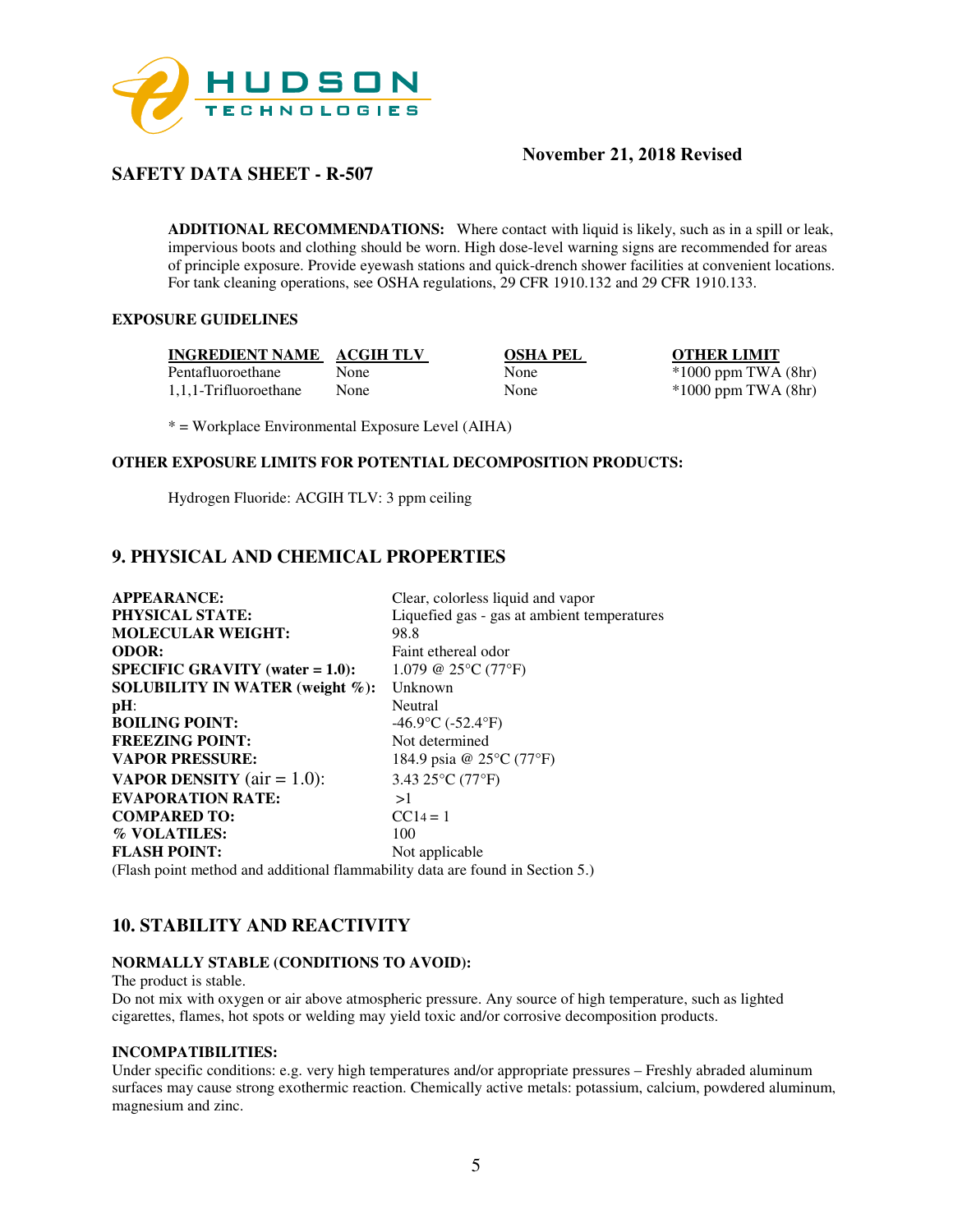

# **SAFETY DATA SHEET - R-507**

#### **HAZARDOUS DECOMPOSITION PRODUCTS:**

Halogens, halogen acids and possibly carbonyl halides. These materials are toxic and irritating.

## **HAZARDOUS POLYMERIZATION:**

Will not occur.

# **11. TOXICOLOGICAL INFORMATION**

#### **IMMEDIATE (ACUTE) EFFECTS:**

HFC-143a: LC50 : 4 hr. (rat) -  $>$  540,000 ppm / Cardiac Sensitization threshold (dog)  $>$  250,000 ppm HFC-125: LC50: 4 hr. (rat) - > 800,000 ppm / Cardiac Sensitization threshold (dog) 75,000 ppm

#### **DELAYED (SUBCHRONIC AND CHRONIC) EFFECTS:**

| $HFC-125$ : | Teratogenic NOEL (rat and rabbit) $-50,000$ ppm                              |
|-------------|------------------------------------------------------------------------------|
|             | Subchronic inhalation (rat) NOEL - $>50,000$ ppm / Chronic NOEL - 10,000 ppm |
| HFC-143a:   | Teratogenic NOEL (rat and rabbit) $-50,000$ ppm                              |
|             | Subchronic inhalation NOEL (rat) $-$ > 50,000 ppm                            |

#### **OTHER DATA:**

HFC-125: Not active in four genetic studies HFC-143a: Not active in two genetic studies Toxicity to reproduction: Did not show mutagenic or teratogenic effects in animal experiments

## **12. ECOLOGICAL INFORMATION**

#### **Aquatic Toxicity:**

This compound is very low to slightly toxic.

**HFC 143a** 96-hour LC50. Rainbow trout: >40mg/L

**Degradability (BOD):** R-507 is a gas at room temperature; therefore, it is unlikely to remain in water.

**Octanol Water Partition Coefficient:** Unknown for mixture

## **13. DISPOSAL CONSIDERATIONS**

**RCRA -** Not a hazardous waste.

#### **OTHER DISPOSAL CONSIDERATIONS:**

Disposal must comply with federal, state, and local disposal or discharge laws. R-507 is subject to U.S. Environmental Protection Agency Clean Air Act Regulations Section 608 in 40 CFR Part 82 regarding refrigerant recycling.

**The information offered here is for the product as shipped. Use and/or alterations to the product such as mixing with other materials may significantly change the characteristics of the material and alter the RCRA classification and the proper disposal method.**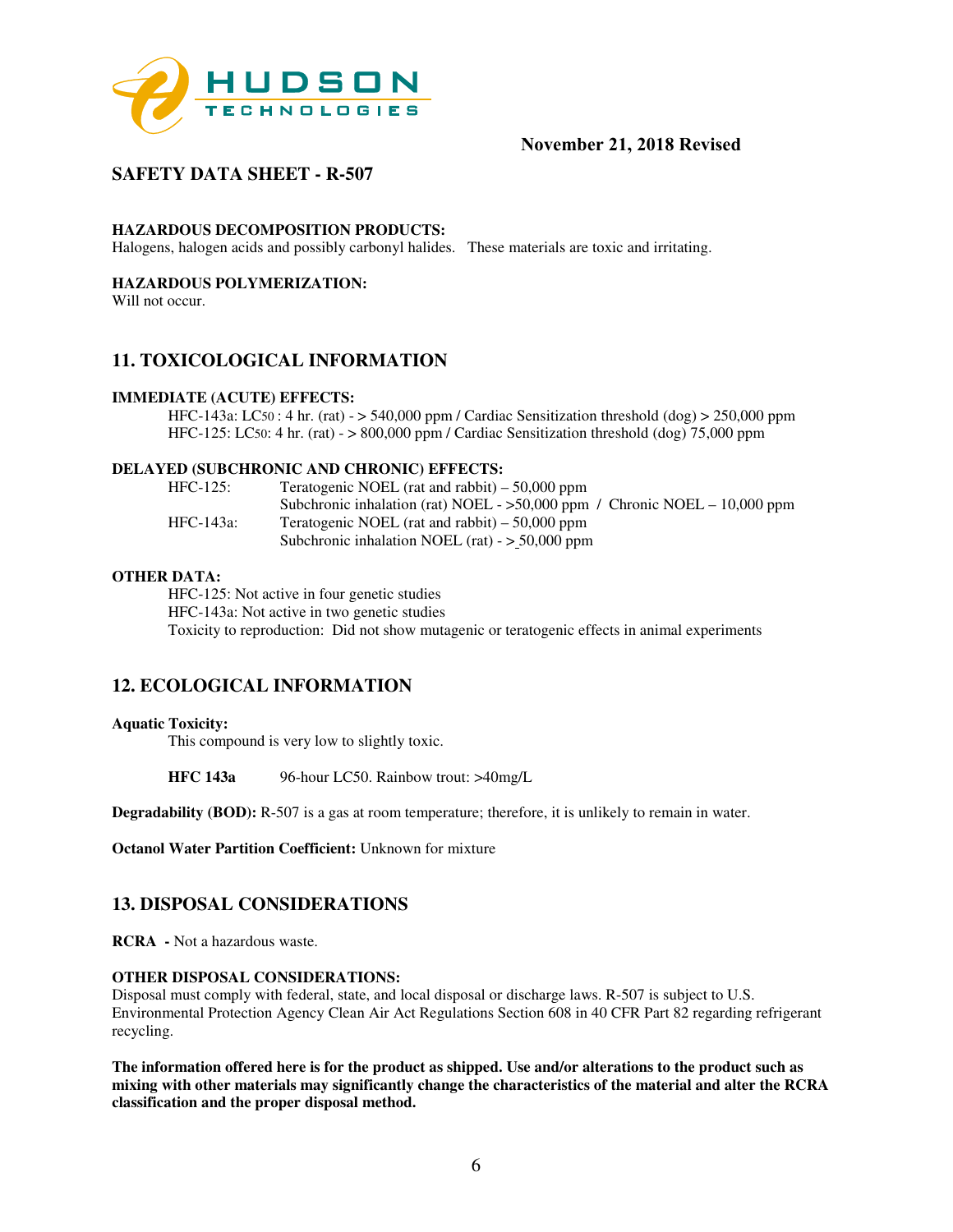

# **SAFETY DATA SHEET - R-507**

# **14. TRANSPORT INFORMATION**

**US DOT PROPER SHIPPING NAME:** Liquefied Gas , n.o.s. **US DOT HAZARD CLASS:** 2.2 **US DOT ID NUMBER:** UN3163 **PRIMARY LABEL:** Nonflammable gas **SHIPPING CONTAINERS:** Tank Cars, cylinders, ton tanks

For additional information on shipping regulations affecting this material, contact the information number found in Section 1.

# **15. REGULATORY INFORMATION**

#### **TOXIC SUBSTANCES CONTROL ACT (TSCA)**

**TSCA INVENTORY STATUS:** Components listed on the TSCA inventory **OTHER TSCA ISSUES:** None

#### **SARA TITLE III / CERCLA**

"Reportable Quantities" (RQs) and/or "Threshold Planning Quantities" (TPQs) exist for the following ingredients.

**INGREDIENT NAME SARA / CERCLA RQ (lb.) SARA EHS TPQ (lb.)** 

No ingredients listed in this section

**Spills or releases resulting in the loss of any ingredient at or above its RQ requires immediate notification to the National Response Center [(800) 424-8802] and to your Local Emergency Planning Committee.** 

**SECTION 311 HAZARD CLASS:** IMMEDIATE PRESSURE

#### **SARA 313 TOXIC CHEMICALS:**

The following ingredients are SARA 313 "Toxic Chemicals". CAS numbers and weight percents are found in Section 3.

#### **INGREDIENT NAME COMMENT**

No ingredients listed in this section

#### **STATE RIGHT-TO-KNOW**

In addition to the ingredients found in Section 3, the following are listed for state right-to-know purposes.

**INGREDIENT NAME WEIGHT % COMMENT** 

No ingredients listed in this section

### **ADDITIONAL REGULATORY INFORMATION:**

R-507 is subject to U.S. Environmental Protection Agency Clean Air Act Regulations at 40 CFR Part 82.

#### **WARNING:**

**Do not vent** to the atmosphere. To comply with provisions of the U.S. Clean Air Act, any residual must be recovered.